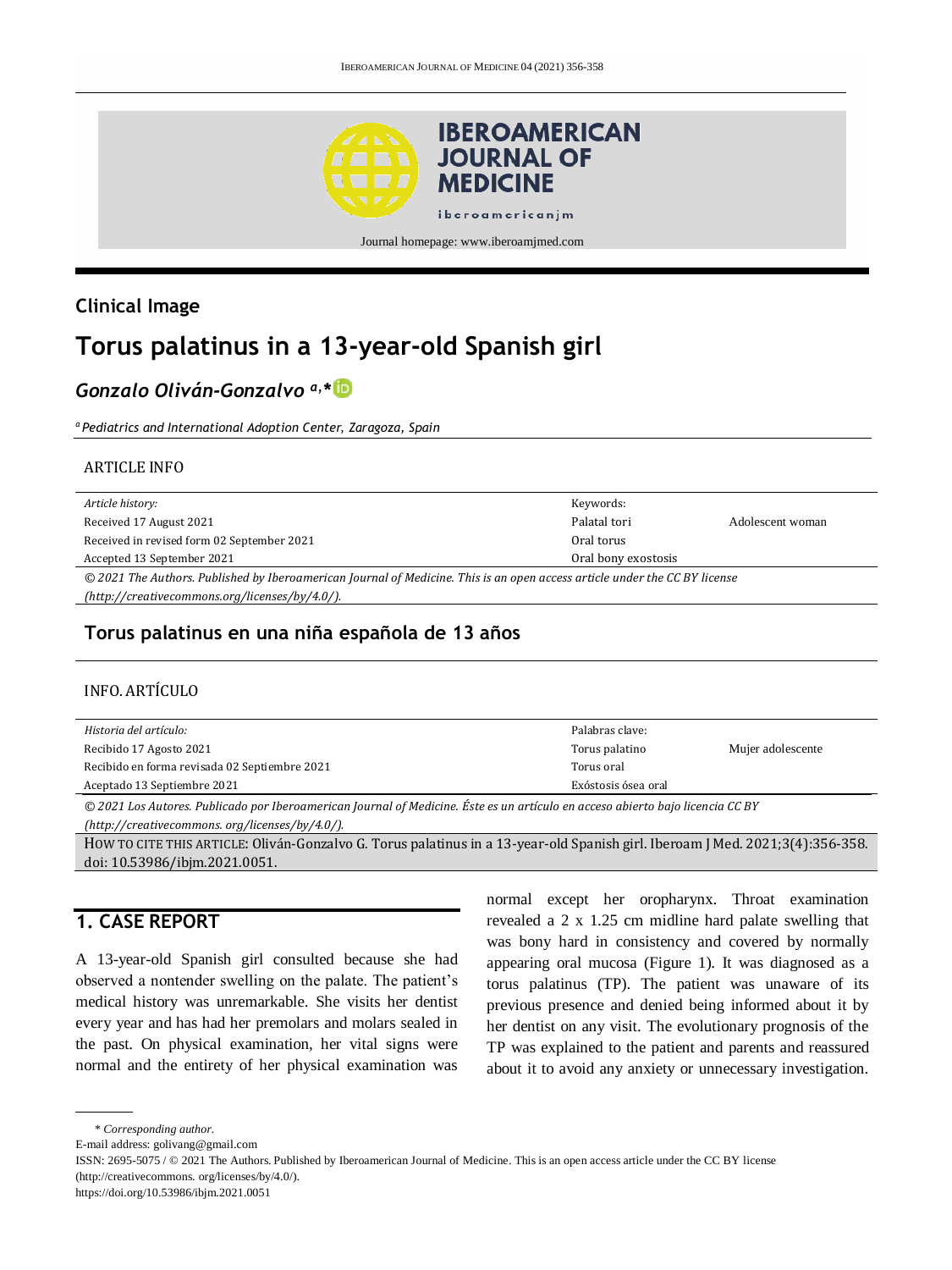The patient is currently 16 years old, remains asymptomatic, and the TP has not increased in size.

Masses and mass-like lesions of developmental and genetic origin may affect the pediatric craniofacial skeleton. They represent a major challenge in clinical practice because they can lead to functional impairment, facial deformation, and disfigurement. TP is a bony protuberance located at the midline of the oral surface of the hard palate and can vary considerably in size and shape. Although TP is clinically present around the age of 20 years, they are thought to be detectable during infancy too. TP is considered to be a slow-growing benign lesion that can take decades to grow into a noticeable size and patients generally do not report them as they are asymptomatic [1]. TP is frequently identified on CT scans, where it appears as a bone protuberance in a typical location with a density similar to that of compact bone. This complementary exam is only needed in cases in which possible complications such as pathological fractures and necrosis must be diagnosed or

for diverse dental planning. MRI is not an imaging method of choice to identify TP, nor is it used for diverse dental planning [1, 2].

Prior population studies report a widely varying prevalence of TP with a range of 2-67% and suggest differences in prevalence among sexes and populations, occurring most frequently in females and individuals with Asian and Inuit ancestry [3]. A recent study by El Sergani et al. [4] with 1102 adults found that individuals of East Asian ancestry showed the highest prevalence of TP (20%), while individuals of West African ancestry displayed the lowest prevalence (10%). The prevalence in individuals of European ancestry was 18.6%. In males, the prevalence of TP was 5.8-6.2%, and no significant differences were found among ethnicities. Females had a significantly higher rate of TP than males across all three ancestral groups, with East Asians having the highest rate (34.7%), followed by Europeans (24.9%) and West Africans (15.2%). In addition, morphological findings were found in



*Figure 1: Midline hard palate nontender swelling that was bony hard in consistency and covered by normally appearing oral mucosa. Premolars and molars were sealed.*